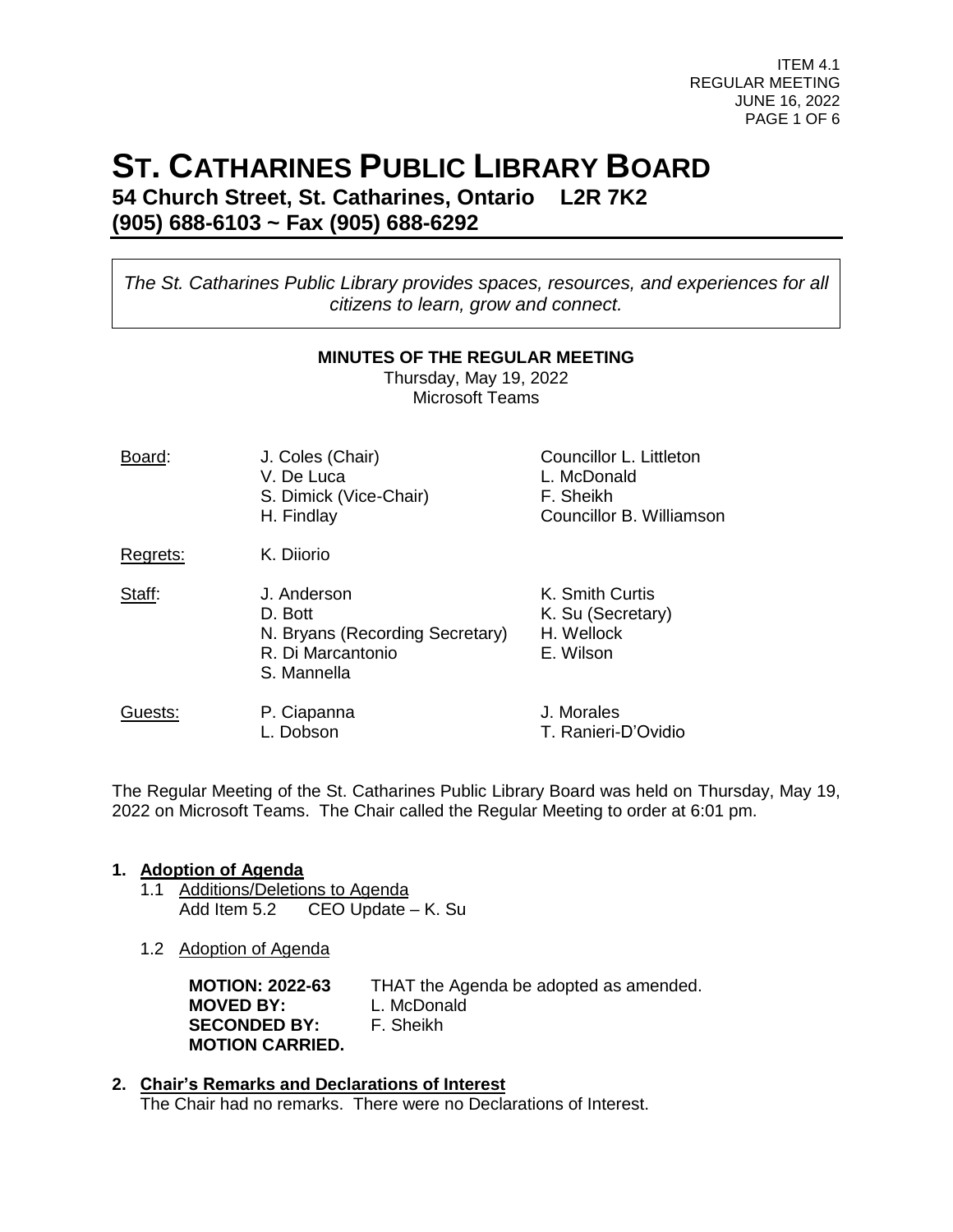# **3. Presentations**

3.1 KPMG LLP – Paul Ciapanna, CPA, CA, Partner/Jasmine Morales, CPA, Manager Audit Presentation of Audited Financial Statements as at December 31, 2021. Paul Ciapanna shared his screen to facilitate the presentation to the Board.

| <b>MOTION: 2022-64</b>                                            | THAT the Board approve the audited financial statements for the<br>St. Catharines Public Library Board for the year ending<br>December 31, 2021. |
|-------------------------------------------------------------------|--------------------------------------------------------------------------------------------------------------------------------------------------|
| <b>MOVED BY:</b><br><b>SECONDED BY:</b><br><b>MOTION CARRIED.</b> | V. De Luca<br>S. Dimick                                                                                                                          |

# 3.2 ward 99 Architects – Tina Ranieri-D'Ovidio, Principal

Presentation of Central Library Renovation – Concept Design. Tina Ranieri-D'Ovidio shared her screen to illustrate the proposed design for a renovated Central Library. Discussion ensued. K. Su will forward a link to the Board members of the proposed design plans.

| <b>MOTION: 2022-65</b> | THAT the Board receive the Central Library Renovation - |
|------------------------|---------------------------------------------------------|
|                        | Concept Design as presented by ward 99 Architects, Inc. |
| <b>MOVED BY:</b>       | L. McDonald                                             |
| <b>SECONDED BY:</b>    | Councillor L. Littleton                                 |
| <b>MOTION CARRIED.</b> |                                                         |

# **4. Adoption of Minutes**

4.1 Regular Meeting – April 21, 2022

| <b>MOTION: 2022-66</b> | THAT the Regular Minutes of April 21, 2022 be adopted. |
|------------------------|--------------------------------------------------------|
| <b>MOVED BY:</b>       | V. De Luca                                             |
| <b>SECONDED BY:</b>    | Councillor B. Williamson                               |
| <b>MOTION CARRIED.</b> |                                                        |

# **5. Monthly Updates**

5.1 Department Updates – R. Di Marcantonio, Manager, Programming & Promotions R. Di Marcantonio updated the Board about the Library rebranding project. She shared her screen to illustrate the new main brand for adults and additional brands for youth and children, new library card designs, proposed promotional items, and a seed box giveaway item for the brand launch. She invited Board members to attend the launch at the Central Library on May 24, 2022.

#### 5.2 CEO Update – K. Su

K. Su provided an update about his attendance at the 2022 Spring Canadian Urban Libraries Council (CULC) Meeting in Edmonton on May 16 & 17, 2022. In attendance were 40 CEO's from urban libraries across the country. Highlights included:

- Leslie Weir, Librarian and Archivist of Canada presented the plans for a new building for Library and Archives Canada and their top priority goal to digitize their collection to improve access for all Canadians while preserving their collection. They will link their digital collection with municipal libraries across the country.
- Hamilton and Toronto Public Libraries are planning to work together to digitize some of their collections and asked other libraries to collaborate with them. SCPL plans to work together with that group to contribute to the joint collection.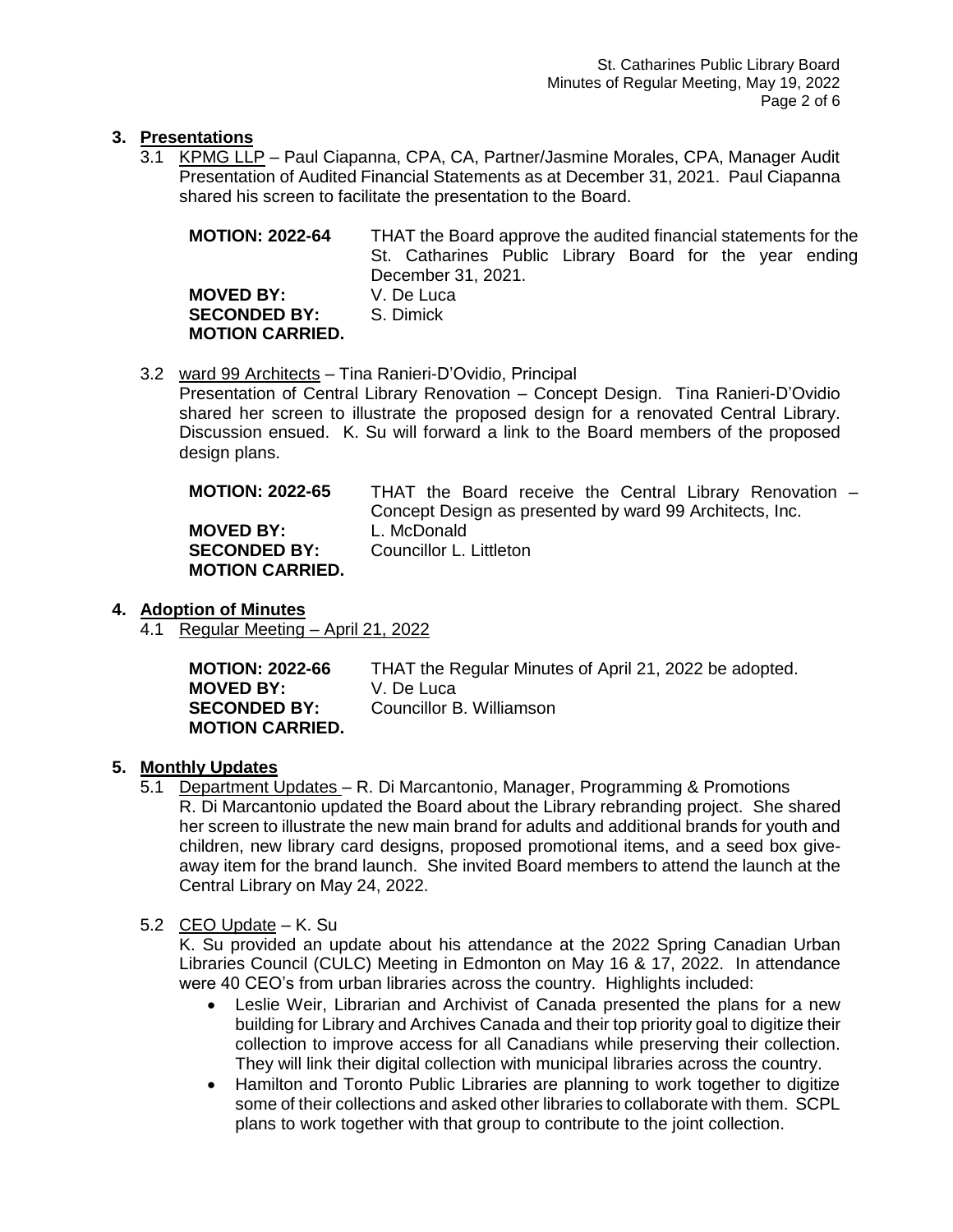- Discussions of Controlled Digital Lending. Vancouver Public Library is working with several Public and Academic libraries on a paper called *Controlled Digital Lending of Library Books in Canada,* which is in the peer review process for publication in the fall. The concept is for libraries to digitize items in their collection and then lend the digital copy while retaining the physical copy. CULC has investigated legal opinions for loaning digital copies of owned physical copies under Canadian Copyright Law. Several libraries are taking the lead with this project; Western University Library is using the technology for its Inter-Library Loan Service, and Hamilton Public Library have uploaded over 50,000 digitized items to Internet Archive. The main purpose of Controlled Digital Lending is for historical items.
- CBC is proposing partnerships with Canadian Public Libraries. CBC has worked with libraries to increase their community civic engagement, to promote their digital resources, attract youth and new Canadians, promote Canadian content, and to build lifelong relationships with their audience. CBC has collaborated with several libraries to organize some panel discussions, to offer live radio broadcasts, journalist in residence, workshops and exhibits. They offer an online digital collection for libraries called CBC Corner, which integrates with library websites and other devices. SCPL plans to form a partnership with CBC.
- Edmonton Public Library invited their Mayor to speak about his move to Canada, his library experiences, and his support for public libraries services. K. Su will forward a link to the Board Members to the Edmonton Public Library photos.

K. Su concluded that he found his visit inspirational and that the topics discussed validate several projects at SCPL that support our Strategic Plan and Goals.

#### **6. Consent Reports**

The Chair congratulated Library staff and Board for the successful grant applications for additional funding sources and the new Library hours now in effect.

- 6.1 Correspondence None
- 6.2 CEO Report K. Su The Board received the CEO Report.
- 6.3 Department Reports April 2022 The Board received the Department Reports – April 2022.
- 6.4 Response to COVID-19 Pandemic (May Update) K. Su The Board received the Response to COVID-19 Pandemic (May Update).

**MOTION: 2022-67** THAT the Consent Reports be received as circulated. **MOVED BY:** Councillor L. Littleton **SECONDED BY:** H. Findlay **MOTION CARRIED.**

# **7. Discussion Reports**

7.1 Special Collections Report – K. Su/D. Bott

K. Su outlined the highlights of the Special Collections Report including the Library's plans to develop a Local History Policy. Discussion ensued. The Board members thanked staff for providing a clear and educational report; they encouraged staff to reestablish outreach connections with local historians; and they agreed that the report is a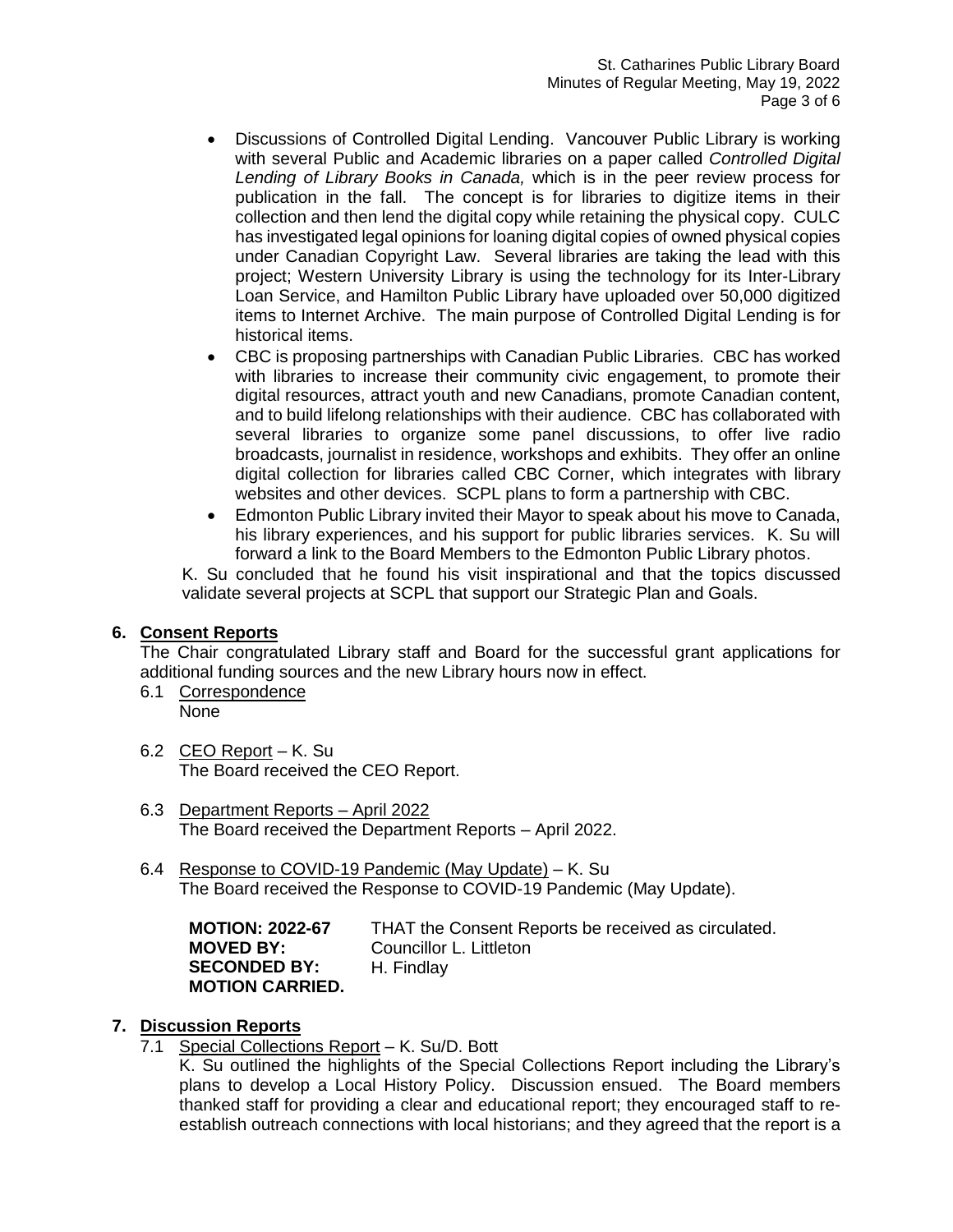public document that is available to any interested customers. The Board directed staff to establish a policy or procedure about posting Board package documents on the website for public access, for the June Board Meeting.

**MOTION: 2022-68** THAT the Board receive the Special Collections Report. **MOVED BY:** B. Williamson **SECONDED BY:** F. Sheikh **MOTION CARRIED.**

7.2 Policy (G07) Code of Conduct – R. Di Marcantonio

The Board received a written report and R. Di Marcantonio outlined the proposed amendments to Policy (G07) Code of Conduct. Discussion ensued. The Board recommended some language changes.

**MOTION: 2022-69** THAT the Board approve amended Policy (G07) Code of Conduct. **MOVED BY:** S. Dimick **SECONDED BY:** F. Sheikh **MOTION CARRIED.** Councillor L. Littleton left the meeting at 8:00 pm.

7.3 Policy (P14) Disconnect from Work – L. Dobson/K. Su

The Board received a written report and L. Dobson outlined the recommended revisions to the draft policy received from the Board at the Board Meeting on April 21, 2022 and from the Labour Management Committee at the May 5, 2022 meeting. Discussion ensued. The Board recommended some language changes.

| <b>MOTION: 2022-70</b> | THAT the Board approve Policy (P14) Disconnect from Work. |
|------------------------|-----------------------------------------------------------|
| <b>MOVED BY:</b>       | L. McDonald                                               |
| <b>SECONDED BY:</b>    | S. Dimick                                                 |
| <b>MOTION CARRIED.</b> |                                                           |

7.4 Policy (F01) Investments – K. Smith Curtis The Board received a written report and K. Smith Curtis outlined her recommendation to rescind the existing Policy (F01) Investment of Surplus Operating Funds and approve a new version, Policy (F01) Investments.

| <b>MOTION: 2022-71</b> | THAT the Board rescind Policy (F01) Investment of Surplus |
|------------------------|-----------------------------------------------------------|
|                        | Operating Funds and approve Policy (F01) Investments.     |
| <b>MOVED BY:</b>       | V. De Luca                                                |
| <b>SECONDED BY:</b>    | L. McDonald                                               |
| <b>MOTION CARRIED.</b> |                                                           |

- **8. In-Camera Session**
	- 8.1 In-Camera Agenda
		- 8.1(a) Additions/Deletions to In-Camera Agenda None
			- 8.1(b) Adoption of In-Camera Agenda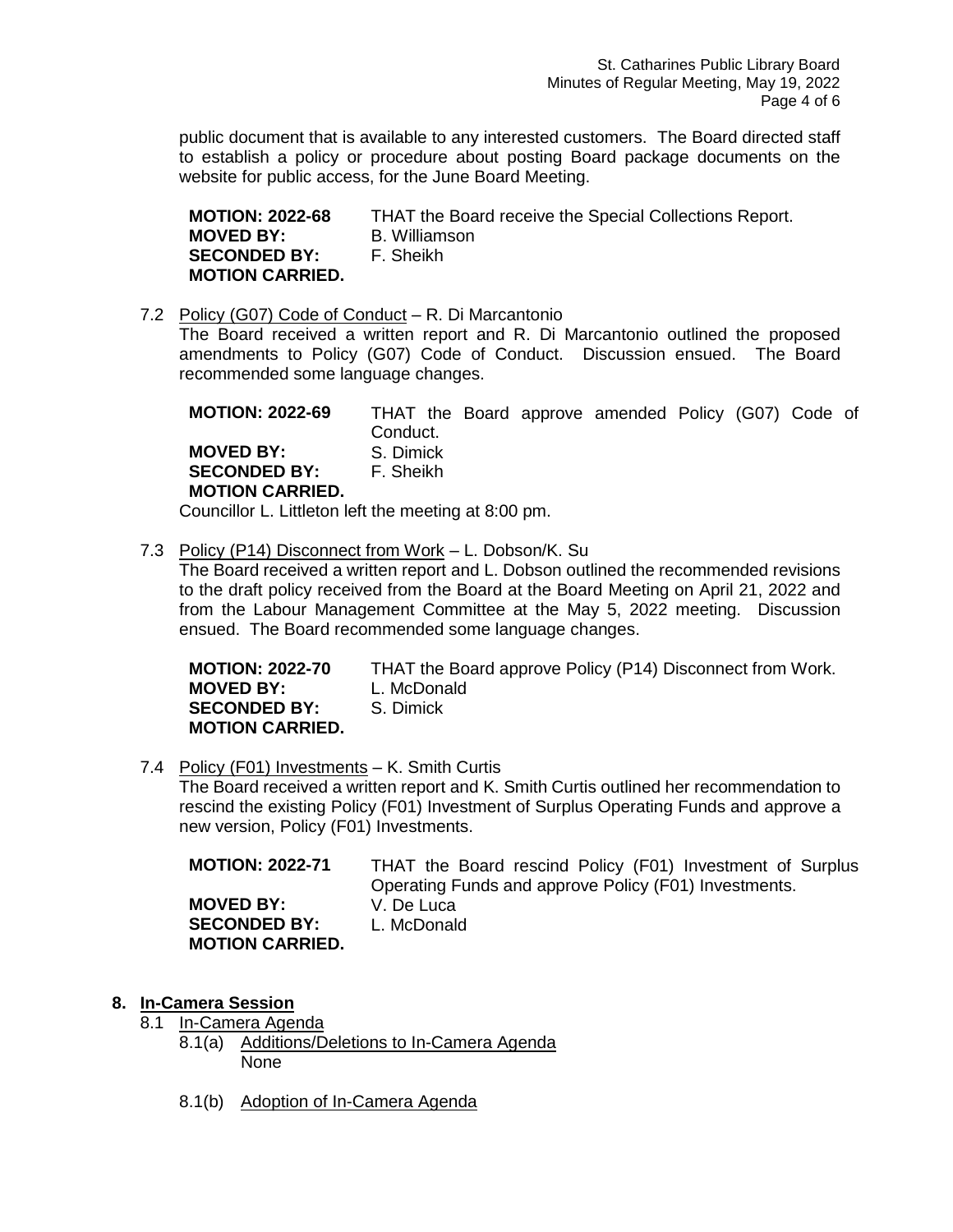**MOTION: 2022-72** THAT the In-Camera Agenda be adopted. **MOVED BY:** S. Dimick **SECONDED BY:** F. Sheikh **MOTION CARRIED.**

#### 8.2 Motion to Move In-Camera

**MOTION: 2022-73** THAT the Regular Meeting move In-Camera. **MOVED BY:** S. Dimick **SECONDED BY:** F. Sheikh **MOTION CARRIED.**

The Regular Meeting moved In-Camera at 8:16 pm.

8.3 Adoption of In-Camera Minutes 8.3(a) In-Camera Session – April 21, 2022

> **MOTION: 2022-74** THAT the In-Camera Minutes of April 21, 2022 be adopted. **MOVED BY:** Councillor B. Williamson **SECONDED BY:** S. Dimick **MOTION CARRIED.**

8.4 In-Camera Consent Reports 8.4(a) Staffing (May Update) – K. Su The Board received a written report Staffing (May Update).

> **MOTION: 2022-75** THAT the In-Camera Consent Report be received as circulated. **MOVED BY:** L. McDonald **SECONDED BY:** Councillor B. Williamson **MOTION CARRIED.**

- 8.5 In-Camera Discussion Reports 8.5(a) Personnel Matters – L. Dobson L. Dobson updated the Board about Personnel Matters.
- 8.6 Return to Open Session

**MOTION: 2022-76** THAT the In-Camera Session return to Open Session. **MOVED BY:** L. McDonald **SECONDED BY:** F. Sheikh **MOTION CARRIED.** The In-Camera Session returned to Open Session at 8:21 pm.

#### **9. Motion(s) Arising From In-Camera Session**

**MOTION: 2022-77** THAT the Board adopt any Motions arising from the In-Camera Session. **MOVED BY:** V. De Luca **SECONDED BY:** L. McDonald **MOTION CARRIED.**